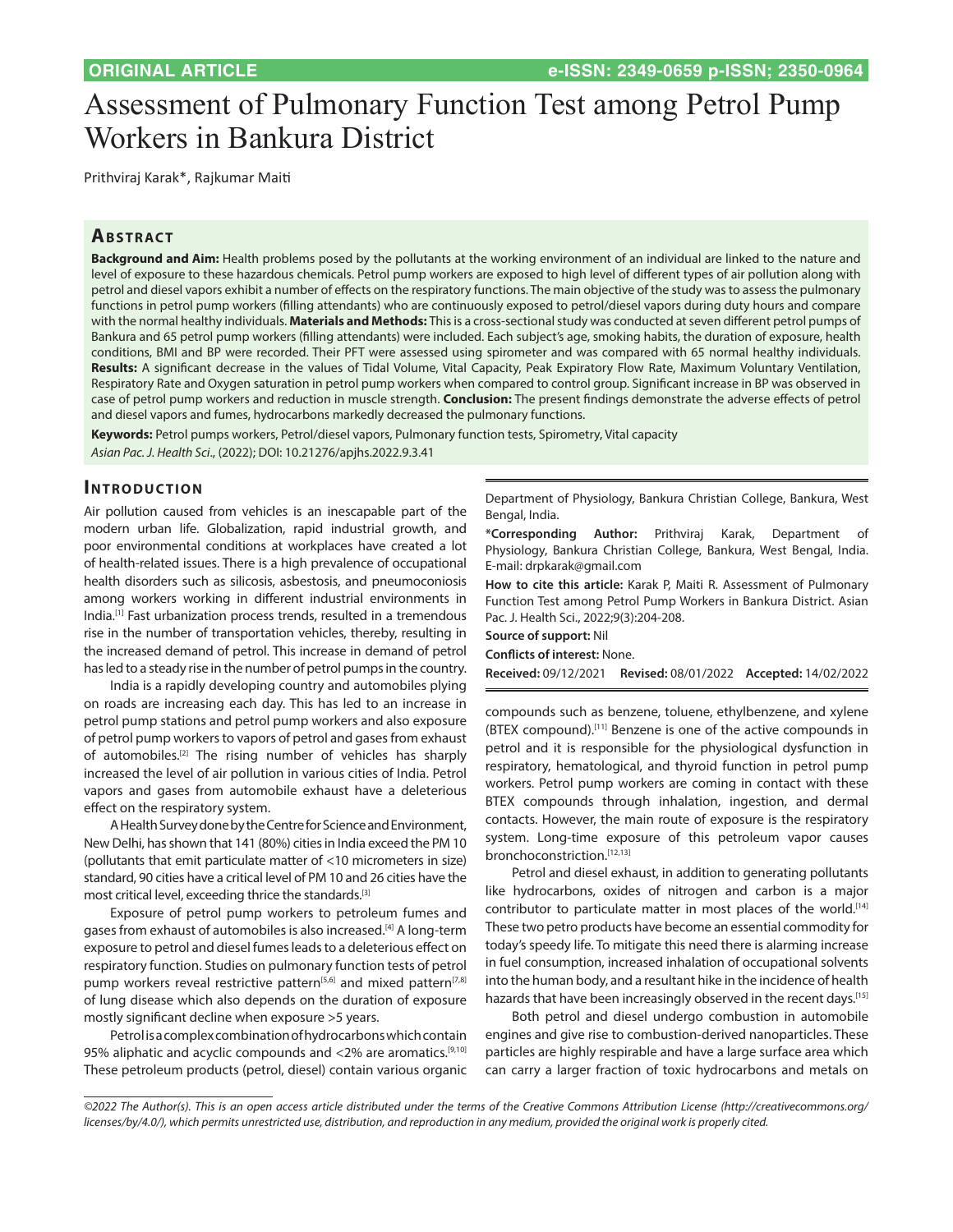their surface. They can remain airborne for longer time periods and can be deposited in greater numbers and deeper into the lungs than the large-sized particles.<sup>[16]</sup> Petrol evaporates more readily in hot than cold countries. In India, petrol-pump attendants are the norm rather than self-service, increasing the opportunity for exposure. Petrol-pump attendants do not wear personal protective equipment and personal hygiene is variable in the workplace.

Petrol pump workers (filling attendants) are continuously exposed to the organic and inorganic substances present in the petrol. Their average daily exposure exceeds about 10 h/ day. Some of them are working for more than ten years now. Hence Petrol pump workers (filling attendants) are continuously exposed to the organic and inorganic substances present in the petrol.<sup>[17,18]</sup> Petrol-pump workers who are exposed to the petrol fumes exhibit a number of clinical signs and symptoms which may be due to benzene toxicity. Symptoms like chronic cough, wheezing and breathlessness have been reported on exposure to these pollutants.[19,20] At high concentrations, well defined and marked systemic pulmonary inflammatory response is also observed in healthy human volunteers.[21] Duration of exposure may vary depending on their occupation tenure. Hence, this study was planned to assess lung function according to the duration of occupational exposure in petrol pump workers.

The failure to use personal protective equipment poses a great risk for the petrol-filling workers. In India, petrol filling workers are employed rather than self-serviced, increasing the opportunity for exposure. To meet the present day requirement, there are many petrol-filling stations getting established and there is an increased recruitment of workers. Health effects of occupational exposure to gasoline and air pollution from vehicular sources are relatively unexplored among petrol-filling workers.<sup>[6]</sup>

#### **Potential Harm from Lung Function Tests**

The most likely harm from lung function testing originates probably from four key factors:

- 1. Maximal pressures generated in the thorax and their impact on abdominal and thoracic organs/tissues.
- 2. Large swings in blood pressure cause stresses on tissues in the body (head, limbs, etc.).
- 3. Expansion of the chest wall and lungs.
- 4. Active communicable diseases (tuberculosis, hepatitis B, HIV, etc.). The present study mainly focuses on pulmonary functions in

petrol-pump workers (filling attendants) in urban area of Bankura, who are continuously exposed to petrol/diesel vapors during duty hours and also assess the extent of altered cardiovascular functions in petrol-pump workers. In-addition, the effect of the duration of the service at the petrol-pumps was also studied and these changes were compared with those of age-matched healthy controls.

# **MATERIALS AND METHODS**

The present study was a cross-sectional study, conducted in the rural area of Bankura petrol pumps. 7-petrol pumps were selected for this study.

Questionnaire includes demographic information (gender and age), food habits, medical history (hypertension, diabetes, coronary heart disease, chronic renal disease, chronic respiratory diseases, etc.) behavior and personal habits (e.g., smoking) and family history was taken. Lung function test was done during visit to the petrol pump. An informed written consent was taken after explaining the procedure to the subjects.

## **Exclusion Criteria**

- Smokers
- Chronic respiratory disease
- Cardiac disease
- Examination finding suggestive of respiratory or cardiac disease
- Body Mass Index more than 30

#### **Sample Size**

Statistically adequate number of samples of 65 male petrol-pump workers (filling attendants) (Group-II) and 65 control subjects (Group-1) with the age group of 20–50 years were selected in the present study. The subject comprises male with their age-matched between normal and petrol pump workers. Informed consent was obtained from all the subjects. Subjects with age above 50-years and <20 years and any chronic illness, on any medication and smokers were excluded from this study.

#### **Anthropological Parameters**

Each subject following parameters was measured such as height, weight, and circumferences at waist and hip. Anthropometric measurements were taken using standard protocols given by Weiner and Lourie.<sup>[22,23]</sup>

#### **Measurement of Pulse Rate and Blood Pressure**

#### *Measurement of pulse rate*

Pulse rate is measured in the right radial artery after all participants had rested for at least 10 min before and after exercise. Pulse rate was measured using three fingers and for a complete minute in supine, in sitting and standing positions. The results were recorded as pulse rate per minute and then analyzed.

#### *Measurement of blood pressure*

Blood pressure was measured by the auscultatory method in the right arm in supine, sitting, and standing position using a mercury sphygmomanometer with a cuff of 12 cm. widths. All the subjects were made to rest for at least 10 min before taking the readings. The manometer cuff was sungly tied around the arm with tubing on the medial and the lower side. Systolic blood pressure was recorded to the nearest 2 mm of Hg at the appearance of the first Korotkoff sound, and diastolic blood pressure was recorded to the nearest 2 mm of Hg at the disappearance of Korotkoff sound. Systolic and diastolic blood pressure was recorded first in the supine position and then standing position, with cuff tied to the arm. Reading was taken in all 3-positions and was analysed.<sup>[24]</sup>

#### **Assessment for Handgrip Strength**

The most common method of assessment for grip strength is the use of a handheld dynamometer. Handheld grip strength dynamometry is used to measure the muscular force generated by flexor mechanism of the hand and forearm. Grip strength has long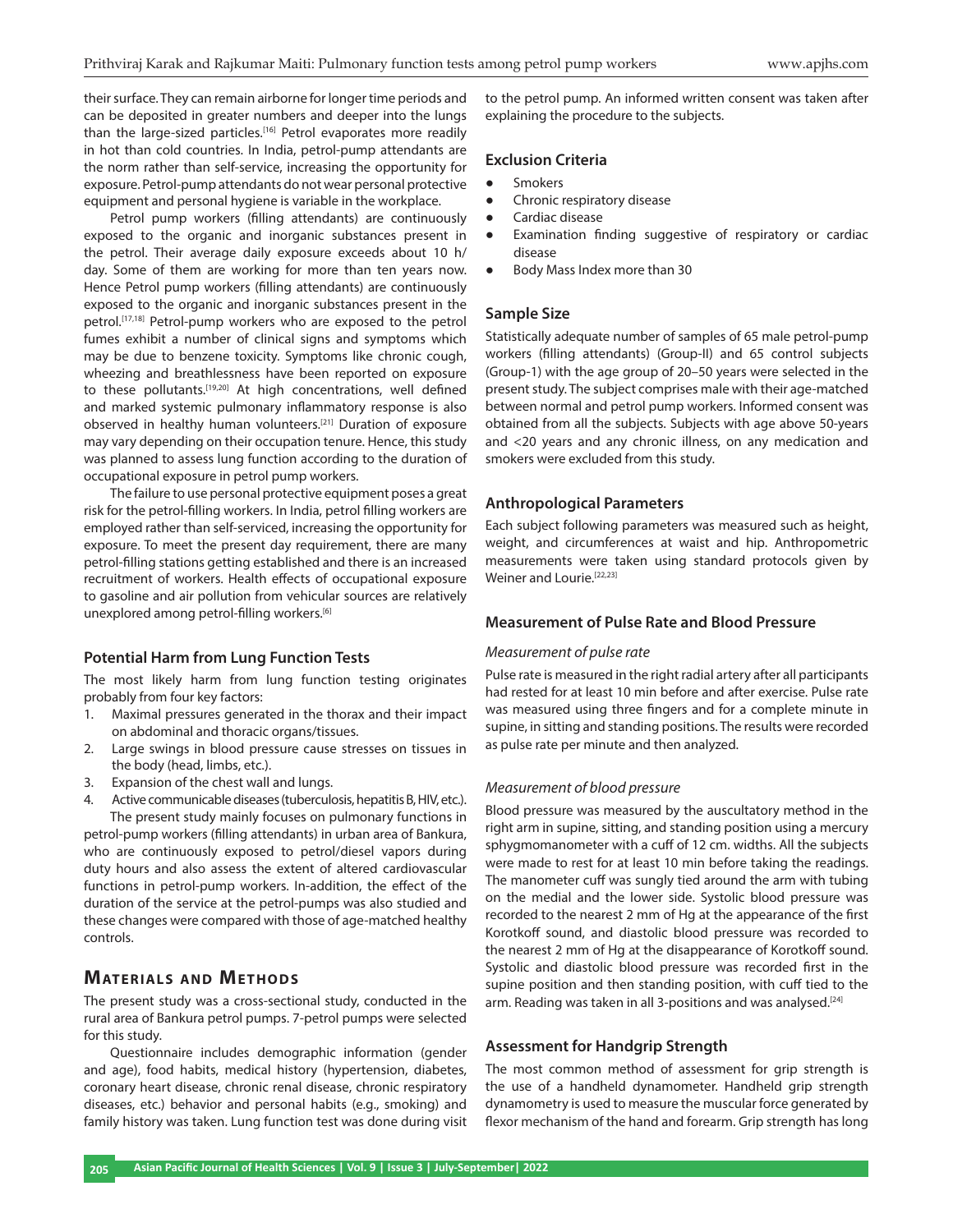been thought of as a possible predictor of overall body strength and also Grip strength may also play a role in injury prevention and rehabilitation.

The participant was in a standing position, arms at their side, not touching their body. Keeping the elbow bent slightly. Administer the test on the non-dominant hand. Now by asking the participant to squeeze the dynamometer with as much force as possible, being careful to squeeze only once for each measurement. Three trials were made with a pause of about 10–20 s between each trial to avoid the effects of muscle fatigue.

#### **Pulmonary Function Tests**

The pulmonary function tests were carried out using spirometer.

#### **Determination of Peak Expiratory Flow Rate (PEFR)**

Peak expiratory flow is typically measured in units of liters per minute (L/min). Green zone- 80–100% of the usual or normal peak flow reading is clear. Yellow zone- 50–79% of the usual or normal peak flow reading. Red zone- Less than 50% of the usual or normal peak flow reading.

# **Determination of Oxygen (O2 ) Saturation**

 $\overline{O}_2$  saturation is the fraction of  $\overline{O}_2$ -saturated hemoglobin relative to total hemoglobin in the blood. The human body requires and regulates a very precise and specific balance of  $\overline{O}_2$  in the blood. Normal blood  $\textsf{O}_{\textsf{2}}$  levels in humans are considered 95–100%. If the level is below 90%, it is considered low resulting in hypoxemia.

#### **Measurement of Respiratory Rate (RR)**

The RR is measured when a person is at rest and involves counting the number of breaths for 1 min by counting movements of the chest.

#### **Statistical Analysis**

To compute mean difference between the petrol-pump workers (filling attendants) and normal subject in relation to selected physical fitness components mean, standard deviation, and independent "*t*-test" was used. The data were analyzed statistically by using appropriate statistical tools such as mean, standard deviation, and percentage. Coefficient of correlation and was also performed and the level of significance was also tested.

## **RESULTS**

The study group consisted of 65-male petrol pump workers (filling attendants). The mean age of  $32.27 \pm 14.68$  years for control study sample and for petrol pump workers (filling attendants) it is 40.23 ± 12.88. It also summarizes the anthropometric variables and general information in terms of age, height and weight and body mass index, waist and hip size and also history of asthma [Figure 1]. Table 1 shows that petrol pumps workers having slightly less body mass index (BMI) compared to the control subject as per WHO guidelines. Few petrol pump workers also has asthmatic activity.

We also studied the number and duration of petrol pump workers (filling attendants) working in petrol pump during our survey time. The study group consisted of 65-male petrol pump workers (filling attendants). Table 2 shows that the number and duration of petrol filling attendants working in petrol pump [Figure 2]. Out of which maximum number of petrol pump workers (filling attendants) are exposed to the volatile organic compounds such as Benzene, pollutants like Lead, CO, CO<sub>2</sub>, Nitrogen oxides, Sulfur oxides, Hydrocarbons and unburned carbon particles for more than 5–10 years or more than 10 years for at-least 10 h/ day. Very few amount people are exposed for <1 year to organic and inorganic compounds, hence, Petrol-pump workers who are exposed to the petrol fumes exhibit a number of clinical signs and symptoms which may be due to benzene toxicity.

This study group consisted of 65 male petrol pump workers (filling attendants). Table 3 summarizes the cardiorespiratory parameters in control study sample and petrol pump workers (filling attendants) in terms of heart rate, blood pressure, RR, tidal volume (TV), vital capacity, PEFR, Maximum Voluntary Ventilation (MVV) and percentage of  $\mathrm{O}_2^{}$  saturation [Figures 3 and 4].

Table 4 shows the handgrip strength among controls sample and petrol filling attendants. Petrol filling attendants show muscle strength less than control group.

#### **Discussion**

This study concludes that the petrol pump workers are at greater risk to develop pulmonary impairment (predominantly restrictive



**Figure 1:** Comparative study of age, BMI and asthma among control and petrol pump worker

**Table 1:** Anthropometric parameters among control and petrol-pump workers (filling attendants)

| Parameters            | Control          | Petrol-pump workers  |  |  |
|-----------------------|------------------|----------------------|--|--|
|                       |                  | (filling attendants) |  |  |
| Age (yrs)             | 32.27±14.68      | 40.23±12.88          |  |  |
| Height (cm)           | 162.07±7.45      | $164.7 \pm 10.3$     |  |  |
| Weight (kg)           | 65.07±8.79       | $64.23 + 914.8$      |  |  |
| BMI ( $kq/m2$ )       | $23.52 \pm 3.98$ | $23.03 \pm 4.5$      |  |  |
| History of asthma (Y) | 2(6%)            | (27.7%)              |  |  |

**Table 2:** Number and duration of petrol filling attendants working in petrol pump

| petrol parrip                 |                              |
|-------------------------------|------------------------------|
| Parameters                    | Number of Petrol-pump        |
|                               | workers (filling attendants) |
| Exposed For 0-1 year          | $9(13.84\%)$                 |
| Exposed For 1-5 year          | 23 (35.38%)                  |
| Exposed For 5-10              | 13 (20%)                     |
| Exposed For more than 10 year | 20 (30.76%)                  |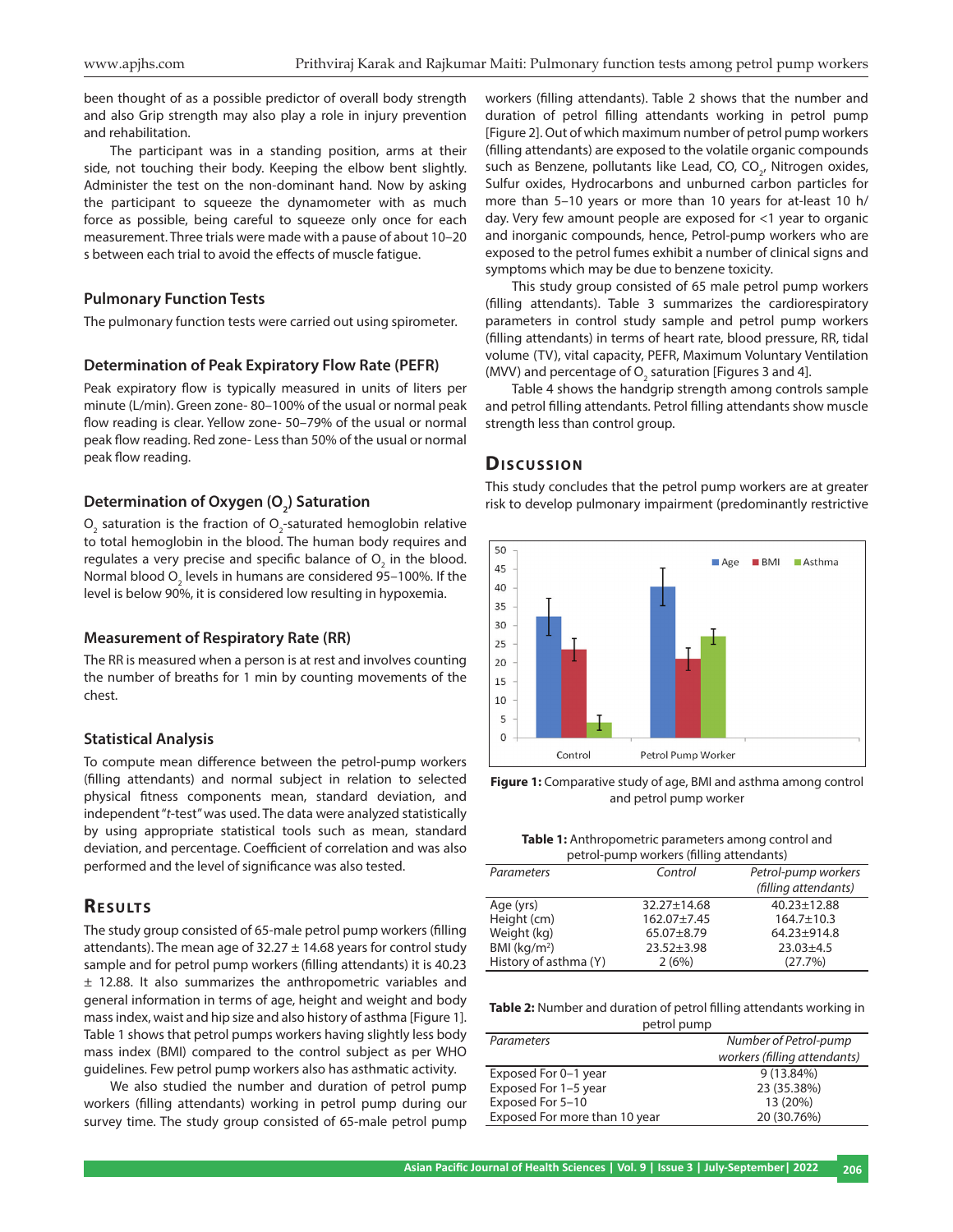| <b>Table 3:</b> Cardio-respiratory parameters in petrol pump workers |  |  |
|----------------------------------------------------------------------|--|--|
| according to the duration of exposure.                               |  |  |

| Parameters                     | Control           | Petrol-pump workers  |
|--------------------------------|-------------------|----------------------|
|                                |                   | (filling attendants) |
| Heart Rate (beats/min)         | 75.34±7.82        | 87.38±13.89          |
| Systolic Blood Pressure        | 118.05±6.92       | 149.07±20.44         |
| (mm of Hq)                     |                   |                      |
| Diastolic Blood                | 78.15±4.86        | 89.23±12.78          |
| Pressure (mm of Hg)            |                   |                      |
| <b>Respiratory Rate</b>        | 18.20±4.85        | 28.84+4.82           |
| (times/min)                    |                   |                      |
| Tidal Volume (ml)              | 420.36±42.81      | 375.04±58.40         |
| Vital Capacity (L)             | $2.8 \pm 1.39$    | $2.2 \pm 0.95$       |
| Peak Expiratory Flow           | 315.86±52.27      | 299.21±90.62         |
| Rate (L)                       |                   |                      |
| Maximum Voluntary              | $95.20 \pm 10.64$ | $90.35 \pm 12.77$    |
| Ventilation (L)                |                   |                      |
| % of O <sub>2</sub> saturation | $98.05 \pm 2.58$  | 96.96±2.36           |

\*Statistically significant (*P*<0.05)

**Table 4:** Comparison of muscle strength among rural and urban school students

| Parameters                       | Control          | Petrol-pump workers  |  |  |
|----------------------------------|------------------|----------------------|--|--|
|                                  |                  | (filling attendants) |  |  |
| Muscle strength by Handgrip test |                  |                      |  |  |
| Grip Strength Left (kg)          | 58.64+5.374      | $32.23 \pm 7.39$     |  |  |
| Grip Strength Right (kg)         | $72.3 \pm 6.181$ | 34.38±7.88           |  |  |



**Figure 2:** Graphical representation of number and duration of petrol pump attendant working in petrol filling station



**Figure 3:** Graphical representation of cardiovascular parameter among control group and petrol filling attendants

pattern of lung disease) with time and also, sensitizes for the need of medical surveillance and implementation of occupational safety



**Figure 4:** Graphical representation of respiratory parameter among control group and petrol filling attendants

programs to prevent work-related morbidities. The decreased lung functions in petrol-pump workers may be attributed to their exposure to the volatile organic compounds such as Benzene, pollutants such as Lead, CO, CO<sub>2</sub>, Nitrogen oxides, Sulphur oxides, Hydrocarbons, and unburned carbon particles for more than 6 months, for at-least 10 h/day.

The parameters such as BMI of above case and control groups were almost similar. More number of petrol pump workers is exposed for 1–5 year and more than 10 year. There was a significant difference in heart rate of petrol pump workers as compared to the control study; heart rate is being significantly increased. BP also increased in case of petrol pump workers compared to the control group.

Our results showed that there was statistically significant decrease in TV, PEFR, MVV, percentage of  $O<sub>2</sub>$  saturation values in studied group as compared to control group. In the present study we found that all the lung volumes were decreased in petrol pump workers when compared to control group. A significant decrease was observed in case of working for more than 5 years when compared to those who have worked for <5 years.

Our findings suggest that exposure to petrol vapors fumes, diesel exhaust, and airborne particulate matter leads to impairment in lung functions. This impairment increases with increased duration of exposure. Similar findings were reported by Neena Sharma *et al.*, Singhal *et al*., Automobile exhaust, petrol, and diesel fuel vapors contain several harmful substances such as oxides of nitrogen, SO<sub>2</sub>, CO, CO<sub>2</sub>, hydrocarbons, unburned carbon particles (soot), benzene. 50% of ambient particulate matter with diameter < 10 Micro Meters (PM10) is contributed by exhaust of diesel engines.[25] These small particles are easily inhaled and deposit in the lungs.

## **CONCLUSION**

We found lung function abnormalities in petrol pump workers. Petrol pump workers are continuously exposed to fuel vapors and automobile exhaust. The average duration of daily exposure is about 8 h/day. These pollutants affect even other organs in the body. In order to prevent lung damage in petrol pump workers awareness programs should be conducted and also preemployment check-up and periodic medical checkups which include pulmonary function tests should be conducted to detect any lung function impairment at the earliest.

The use of protective masks can also reduce exposure to pollutants. Control strategies to reduce benzene concentration in